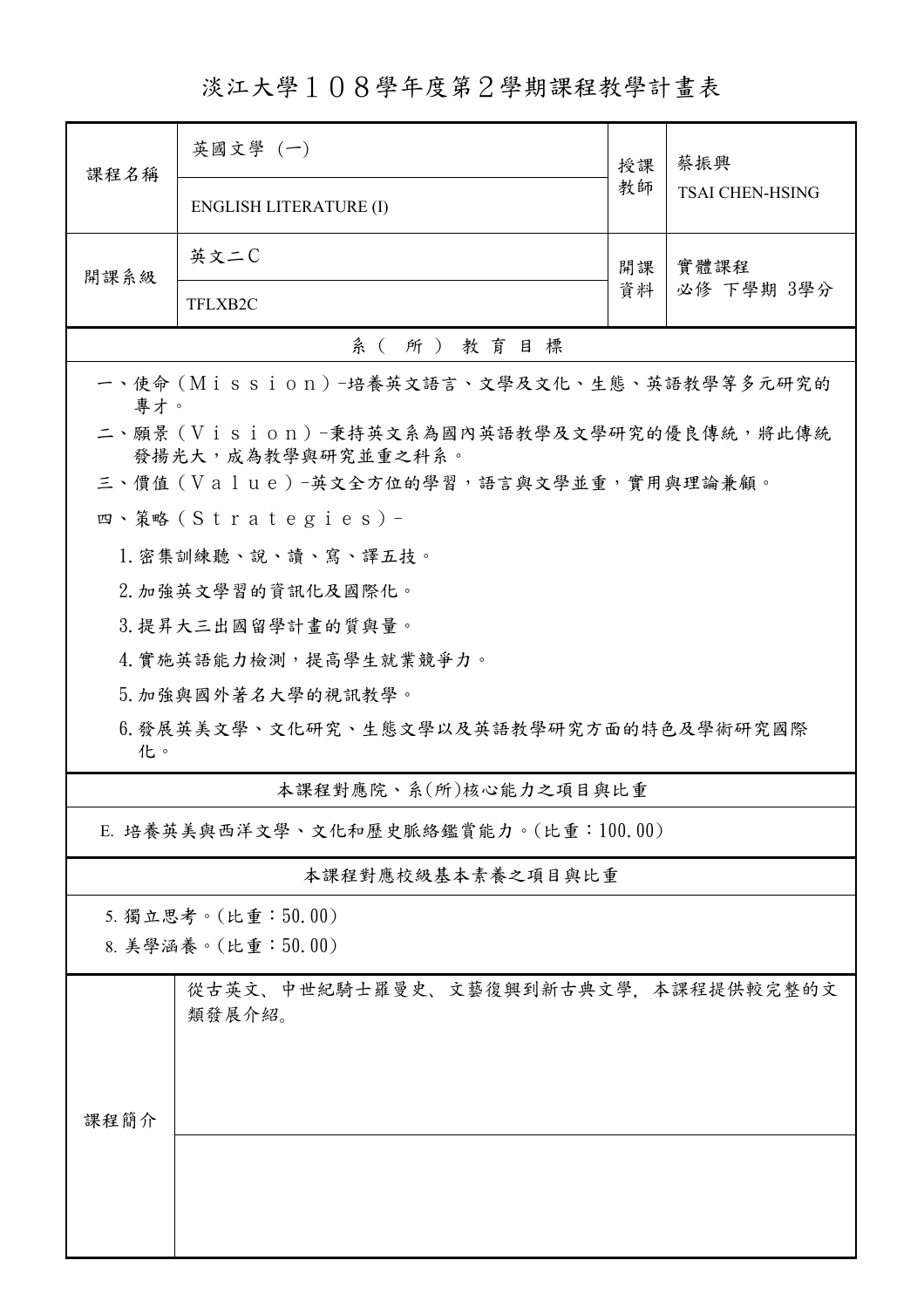|                | In recent years, comparative literary studies perceptibly gravitates toward<br>the non-Western, and the reemergence of world literature has opened up<br>spaces of debate and negotiation in this field. In this course, we will discuss<br>scholars from various regions and disciplines all over the world to offer<br>(un-)timely meditations on the contradictory yet complimentary forces<br>between comparative literature and world literature. |                                                                                                                                                                            |                                  |                                                                                                                                                                                                                                                                                                                                                                                                                                                                    |                      |  |  |
|----------------|--------------------------------------------------------------------------------------------------------------------------------------------------------------------------------------------------------------------------------------------------------------------------------------------------------------------------------------------------------------------------------------------------------------------------------------------------------|----------------------------------------------------------------------------------------------------------------------------------------------------------------------------|----------------------------------|--------------------------------------------------------------------------------------------------------------------------------------------------------------------------------------------------------------------------------------------------------------------------------------------------------------------------------------------------------------------------------------------------------------------------------------------------------------------|----------------------|--|--|
|                | 本課程教學目標與認知、情意、技能目標之對應                                                                                                                                                                                                                                                                                                                                                                                                                                  |                                                                                                                                                                            |                                  |                                                                                                                                                                                                                                                                                                                                                                                                                                                                    |                      |  |  |
|                | 將課程教學目標分別對應「認知(Cognitive)」、「情意(Affective)」與「技能(Psychomotor)」<br>的各目標類型。                                                                                                                                                                                                                                                                                                                                                                                |                                                                                                                                                                            |                                  |                                                                                                                                                                                                                                                                                                                                                                                                                                                                    |                      |  |  |
|                | 一、認知(Cognitive):著重在該科目的事實、概念、程序、後設認知等各類知識之學習。<br>二、情意(Affective):著重在該科目的興趣、倫理、態度、信念、價值觀等之學習。<br>三、技能(Psychomotor):著重在該科目的肢體動作或技術操作之學習。                                                                                                                                                                                                                                                                                                                 |                                                                                                                                                                            |                                  |                                                                                                                                                                                                                                                                                                                                                                                                                                                                    |                      |  |  |
| 序<br>號         |                                                                                                                                                                                                                                                                                                                                                                                                                                                        | 教學目標(中文)                                                                                                                                                                   |                                  | 教學目標(英文)                                                                                                                                                                                                                                                                                                                                                                                                                                                           |                      |  |  |
| $\mathbf{1}$   | 從古英文、中世紀騎士羅曼史、文<br>藝復興到新古典文學,本課程提供<br>較完整的文類發展介紹。                                                                                                                                                                                                                                                                                                                                                                                                      |                                                                                                                                                                            |                                  | In recent years, comparative literary studies<br>perceptibly gravitates toward the non-Western, and<br>the reemergence of world literature has opened up<br>spaces of debate and negotiation in this field. In this<br>course, we will discuss scholars from various regions<br>and disciplines all over the world to offer<br>$(un-)$ timely meditations on the contradictory yet<br>complimentary forces between comparative literature<br>and world literature. |                      |  |  |
|                | 教學目標之目標類型、核心能力、基本素養教學方法與評量方式                                                                                                                                                                                                                                                                                                                                                                                                                           |                                                                                                                                                                            |                                  |                                                                                                                                                                                                                                                                                                                                                                                                                                                                    |                      |  |  |
| 序<br>號         | 目標類型                                                                                                                                                                                                                                                                                                                                                                                                                                                   | 院、系 $(\text{m})$<br>核心能力   基本素養                                                                                                                                            | 校級                               | 教學方法                                                                                                                                                                                                                                                                                                                                                                                                                                                               | 評量方式                 |  |  |
|                | 認知   E                                                                                                                                                                                                                                                                                                                                                                                                                                                 |                                                                                                                                                                            | 58                               | 講述、討論                                                                                                                                                                                                                                                                                                                                                                                                                                                              | 測驗、作業、報告(含<br>口頭、書面) |  |  |
|                | 授課進度表                                                                                                                                                                                                                                                                                                                                                                                                                                                  |                                                                                                                                                                            |                                  |                                                                                                                                                                                                                                                                                                                                                                                                                                                                    |                      |  |  |
| 週<br>次         | 日期起訖                                                                                                                                                                                                                                                                                                                                                                                                                                                   | 內 容 (Subject/Topics)                                                                                                                                                       |                                  |                                                                                                                                                                                                                                                                                                                                                                                                                                                                    | 備註                   |  |  |
| 1              | $109/03/02$ ~<br>109/03/08                                                                                                                                                                                                                                                                                                                                                                                                                             | Spenser: Book 2 (pp. $406-417$ : Sir Guyon); Book 3<br>(Canto 12: 30-45 pp. 452-456)                                                                                       |                                  |                                                                                                                                                                                                                                                                                                                                                                                                                                                                    |                      |  |  |
| $\overline{2}$ | $109/03/09$ ~<br>109/03/15                                                                                                                                                                                                                                                                                                                                                                                                                             | Spenser: Epithalamion pp. 491-501); Sidney, "A<br>Defense of Poesy" $(547-571)$                                                                                            |                                  |                                                                                                                                                                                                                                                                                                                                                                                                                                                                    |                      |  |  |
| 3              | $109/03/16$ ~<br>109/03/22                                                                                                                                                                                                                                                                                                                                                                                                                             | Shakespeare: Othello [Film]                                                                                                                                                |                                  |                                                                                                                                                                                                                                                                                                                                                                                                                                                                    |                      |  |  |
| 4              | $109/03/23$ ~<br>109/03/29                                                                                                                                                                                                                                                                                                                                                                                                                             | Christopher Marlowe: Dr. Faustus [Film] (pp.<br>$580 - 715$                                                                                                                |                                  |                                                                                                                                                                                                                                                                                                                                                                                                                                                                    |                      |  |  |
| 5              | $109/03/30$ ~<br>109/04/05                                                                                                                                                                                                                                                                                                                                                                                                                             |                                                                                                                                                                            | Christopher Marlowe: Dr. Faustus |                                                                                                                                                                                                                                                                                                                                                                                                                                                                    |                      |  |  |
| 6              | $109/04/06$ ~<br>109/04/12                                                                                                                                                                                                                                                                                                                                                                                                                             | The Metaphysical Poets: John Donne: The Flea, The<br>Good-Morrow, The Sun Rising, The Canonization,<br>Break of Day, The Apparition, A Valediction:<br>Forbidding Mourning |                                  |                                                                                                                                                                                                                                                                                                                                                                                                                                                                    |                      |  |  |
| 7              | $109/04/13$ ~<br>109/04/19                                                                                                                                                                                                                                                                                                                                                                                                                             | BenJonson: Volpone (The Argument, Act 1, Scene 1,<br>Scene 3, Scene 7, Scene 12)                                                                                           |                                  |                                                                                                                                                                                                                                                                                                                                                                                                                                                                    |                      |  |  |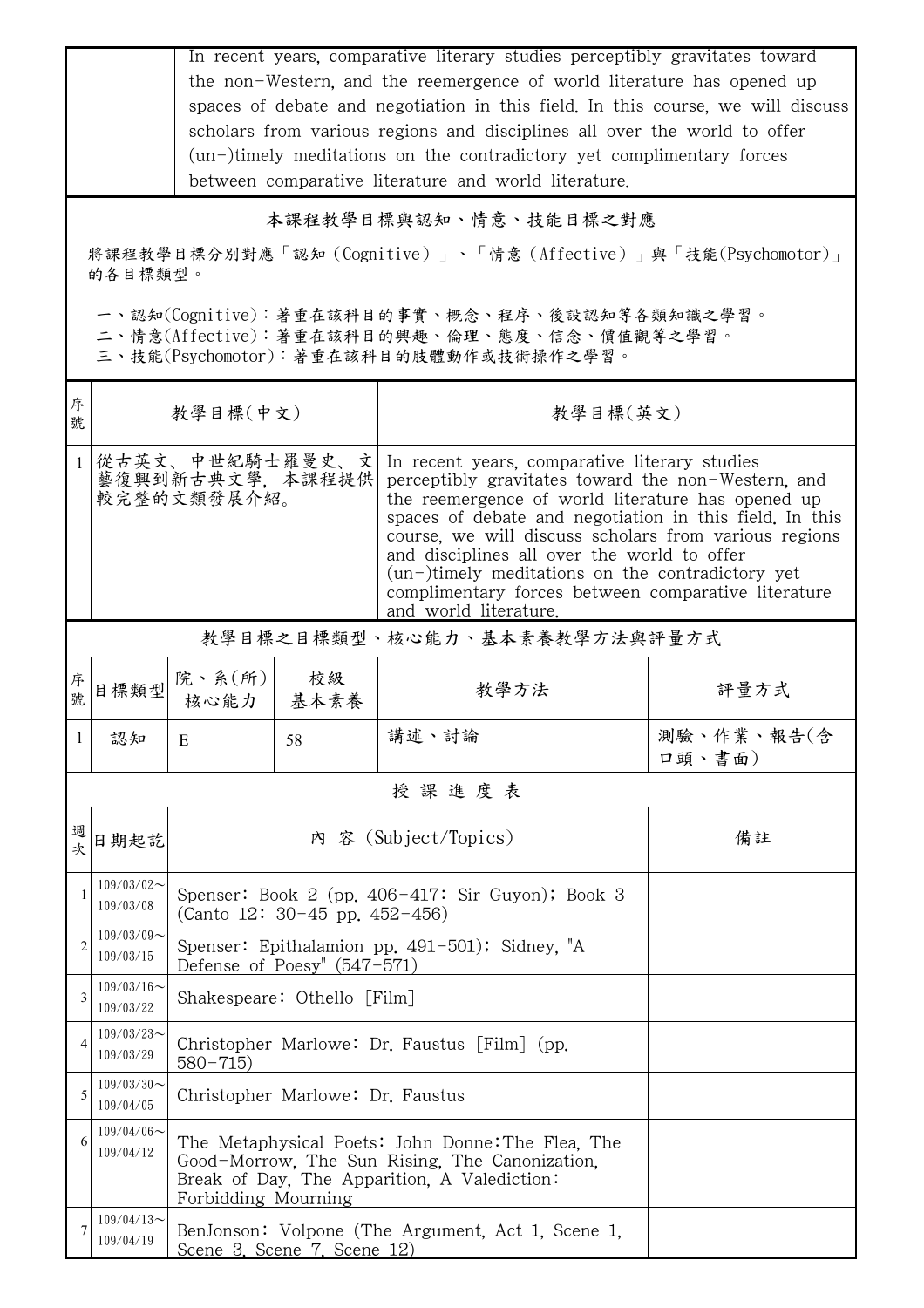| 8            | $109/04/20$ ~<br>109/04/26                                                                            | Ben Johnson: On My First Son (p. 1092); Review<br>#1                                                                                                                                                                                                          |  |  |
|--------------|-------------------------------------------------------------------------------------------------------|---------------------------------------------------------------------------------------------------------------------------------------------------------------------------------------------------------------------------------------------------------------|--|--|
| $\mathbf Q$  | $109/04/27$ ~<br>109/05/03                                                                            | 期中考試週                                                                                                                                                                                                                                                         |  |  |
| 10           | $109/05/04$ ~<br>109/05/10                                                                            | Sir Francis Bacon: Of Truthh, Of Marriage and<br>Single Life, Of Supersition, Of Studies; William<br>Harvey (1236-38)                                                                                                                                         |  |  |
| 11           | $109/05/11$ ~<br>109/05/17                                                                            | George Herbert: The Altar, Redemption (1257-58);<br>The Cavalier Poets: Robert Herrick: Delight in<br>Disorder, To the Virgins, to Make Much of Time (p.<br>1312); Richard Loveelace: To Lucasta (p. 1329);<br>Andrew Marvel: To His Coy Mistress (1346-8747) |  |  |
| 12           | $109/05/18$ ~<br>109/05/24                                                                            | )John Milton: On the Morning of Christ's Nativity<br>(pp. $1451 - 1456$ ); Lycidas (pp. $1468 - 73$ )                                                                                                                                                         |  |  |
| 13           | $109/05/25$ ~<br>109/05/31                                                                            | John Milton: How Soon Hath Time; When I<br>Consider How My Light Is Spent; Methought I Saw<br>My Late Espoused Saint (pp. 1489-93); Daniel<br>Defoe                                                                                                           |  |  |
| 14           | $109/06/01$ ~<br>John Dryden: Alexander's Feast; An Essay on<br>109/06/07<br>Dramatic Poesy $(72-81)$ |                                                                                                                                                                                                                                                               |  |  |
| 15           | $109/06/08$ ~<br>109/06/14                                                                            | Jonathan Swift: Gulliver's Travels (pp.278-454)                                                                                                                                                                                                               |  |  |
| 16           | $109/06/15$ ~<br>109/06/21                                                                            | Jonathan Swift: Gulliver's Travels                                                                                                                                                                                                                            |  |  |
| 17           | $109/06/22$ ~<br>109/06/28                                                                            | 期末考試週(本學期期末考試日期<br>為:109/6/18-109/6/24)                                                                                                                                                                                                                       |  |  |
| 18           | $109/06/29$ ~<br>109/07/05                                                                            | 教師彈性補充教學:<br>Alexander Pope, and other poets                                                                                                                                                                                                                  |  |  |
| 修課應<br>注意事項  |                                                                                                       | Class Mendatory                                                                                                                                                                                                                                               |  |  |
|              | 教學設備                                                                                                  | 投影機                                                                                                                                                                                                                                                           |  |  |
| 教科書與<br>教材   |                                                                                                       | Norton Anthology of English Literature (2017)                                                                                                                                                                                                                 |  |  |
| 參考文獻         |                                                                                                       | A Handbook to Literary Glossary                                                                                                                                                                                                                               |  |  |
|              | 批改作業<br>篇數                                                                                            | 篇(本欄位僅適用於所授課程需批改作業之課程教師填寫)                                                                                                                                                                                                                                    |  |  |
| 學期成績<br>計算方式 |                                                                                                       | $\%$<br>$\%$<br>◆出席率:<br>◆平時評量:<br>◆期中評量: 30.0 %<br>◆期末評量: 40.0 %<br>◆其他〈Oral Presentation〉: 30.0 %                                                                                                                                                           |  |  |
|              |                                                                                                       |                                                                                                                                                                                                                                                               |  |  |